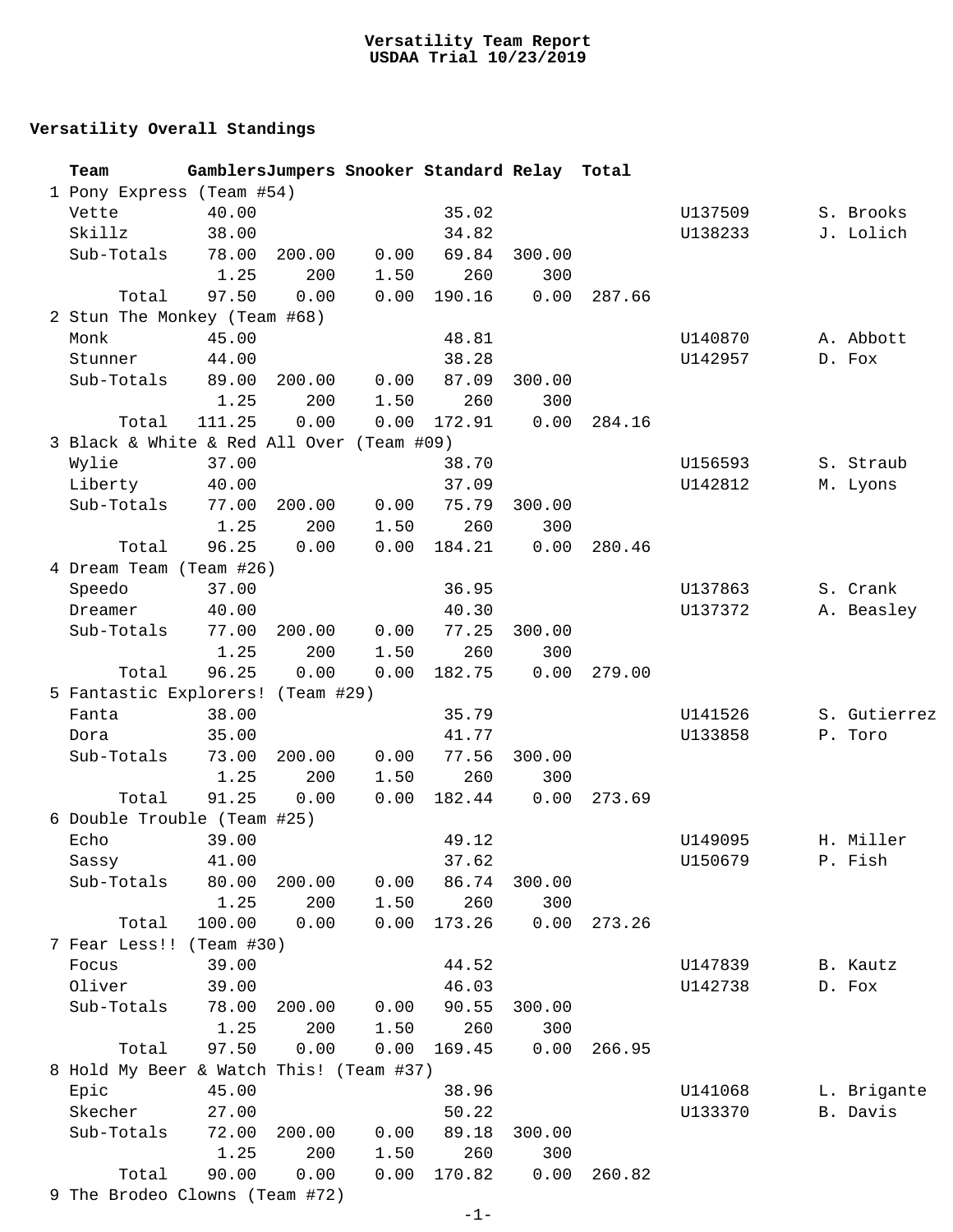| Punch                                                      | 40.00 |        |      | 45.37       |         |        | U142602 | B. Duke       |
|------------------------------------------------------------|-------|--------|------|-------------|---------|--------|---------|---------------|
| Trek                                                       | 36.00 |        |      | 49.37       |         |        | U139540 | L. Duke       |
| Sub-Totals                                                 | 76.00 | 200.00 | 0.00 | 94.74       | 300.00  |        |         |               |
|                                                            | 1.25  | 200    | 1.50 | 260         | 300     |        |         |               |
| Total                                                      | 95.00 | 0.00   | 0.00 | 165.26      | 0.00    | 260.26 |         |               |
| 10 Spittin' In The Wind (Team #65)                         |       |        |      |             |         |        |         |               |
| Skoal                                                      | 33.00 |        |      | 46.49       |         |        | U135681 | M. Kopka      |
| Blizzard                                                   | 37.00 |        |      | 42.32       |         |        | U137316 | C. Laria      |
| Sub-Totals                                                 | 70.00 | 200.00 | 0.00 | 88.81       | 300.00  |        |         |               |
|                                                            | 1.25  | 200    | 1.50 | 260         | 300     |        |         |               |
| Total                                                      | 87.50 | 0.00   | 0.00 | 171.19      | 0.00    | 258.69 |         |               |
| 11 Pair Of Jax FTW (Team #50)                              |       |        |      |             |         |        |         |               |
| Jax                                                        | 43.00 |        |      | 45.85       |         |        | U152746 | L. Cummings   |
| Buster                                                     | 34.00 |        |      | 51.84       |         |        | U147127 | R. Ly         |
| Sub-Totals                                                 | 77.00 | 200.00 | 0.00 | 97.69       | 300.00  |        |         |               |
|                                                            | 1.25  | 200    | 1.50 | 260         | 300     |        |         |               |
| Total                                                      | 96.25 | 0.00   | 0.00 | 162.31      | 0.00    | 258.56 |         |               |
| 12 Diamond And The Scruff (Team #19)                       |       |        |      |             |         |        |         |               |
|                                                            |       |        |      |             |         |        |         | R. Sutherland |
| Super Gem                                                  | 36.00 |        |      | 42.24       |         |        | U137217 |               |
| Casey                                                      | 32.00 |        |      | 47.87       |         |        | U147646 | T. Bowman     |
| Sub-Totals                                                 | 68.00 | 200.00 | 0.00 | 90.11       | 300.00  |        |         |               |
|                                                            | 1.25  | 200    | 1.50 | 260         | 300     |        |         |               |
| Total                                                      | 85.00 | 0.00   | 0.00 | 169.89      | 0.00    | 254.89 |         |               |
| 13 Black Labs Matter (Team #11)                            |       |        |      |             |         |        |         |               |
| Jackson                                                    | 28.00 |        |      | 43.80       |         |        | U144146 | M. Erspamer   |
| Salsa                                                      | 36.00 |        |      | 42.19       |         |        | U137961 | L. Zich       |
| Sub-Totals                                                 | 64.00 | 200.00 | 0.00 | 85.99       | 300.00  |        |         |               |
|                                                            | 1.25  | 200    | 1.50 | 260         | 300     |        |         |               |
| Total                                                      | 80.00 | 0.00   | 0.00 | 174.01      | 0.00    | 254.01 |         |               |
| 14 DD-licious (Team #18)                                   |       |        |      |             |         |        |         |               |
| Dahli                                                      | 32.00 |        |      | 43.59       |         |        | U153038 | L. Kras       |
| Simi                                                       | 34.00 |        |      | 47.30       |         |        | U145707 | S. Wirant     |
| Sub-Totals                                                 | 66.00 | 200.00 | 0.00 | 90.89       | 300.00  |        |         |               |
|                                                            | 1.25  | 200    | 1.50 |             | 260 300 |        |         |               |
| Total                                                      | 82.50 | 0.00   |      | 0.00 169.11 | 0.00    | 251.61 |         |               |
| 15 Mic's Got This In A Minit! (Team #45)                   |       |        |      |             |         |        |         |               |
| Mic                                                        | 31.00 |        |      | 46.34       |         |        | U135243 | P. Liddy      |
| Minit                                                      | 39.00 |        |      | 49.65       |         |        | U139214 | S. Vespested  |
| Sub-Totals                                                 | 70.00 | 200.00 | 0.00 | 95.99       | 300.00  |        |         |               |
|                                                            | 1.25  | 200    | 1.50 | 260         | 300     |        |         |               |
| Total                                                      | 87.50 | 0.00   | 0.00 | 164.01      | 0.00    | 251.51 |         |               |
| 16 Waz-up Buck (Team #80)                                  |       |        |      |             |         |        |         |               |
| Buck                                                       | 33.00 |        |      | 43.43       |         |        | U138445 | J. Faulkner   |
| Wazi                                                       | 31.00 |        |      | 46.81       |         |        | U150121 | S. Cossart    |
| Sub-Totals                                                 | 64.00 | 200.00 | 0.00 | 90.24       | 300.00  |        |         |               |
|                                                            | 1.25  | 200    | 1.50 | 260         | 300     |        |         |               |
| Total                                                      | 80.00 | 0.00   | 0.00 | 169.76      | 0.00    | 249.76 |         |               |
|                                                            |       |        |      |             |         |        |         |               |
| 17 Keep'n It Low-key (Team #40)                            |       |        |      |             |         |        |         |               |
| Panda                                                      | 27.00 |        |      | 45.47       |         |        | U133128 | K. Rohr       |
| Loki                                                       | 37.00 |        |      | 46.54       |         |        | U144883 | G. Mortley    |
| Sub-Totals                                                 | 64.00 | 200.00 | 0.00 | 92.01       | 300.00  |        |         |               |
|                                                            | 1.25  | 200    | 1.50 | 260         | 300     |        |         |               |
| Total                                                      | 80.00 | 0.00   | 0.00 | 167.99      | 0.00    | 247.99 |         |               |
| 18 West Texas Tumbleweed Tille & Rambling Reddy (Team #81) |       |        |      |             |         |        |         |               |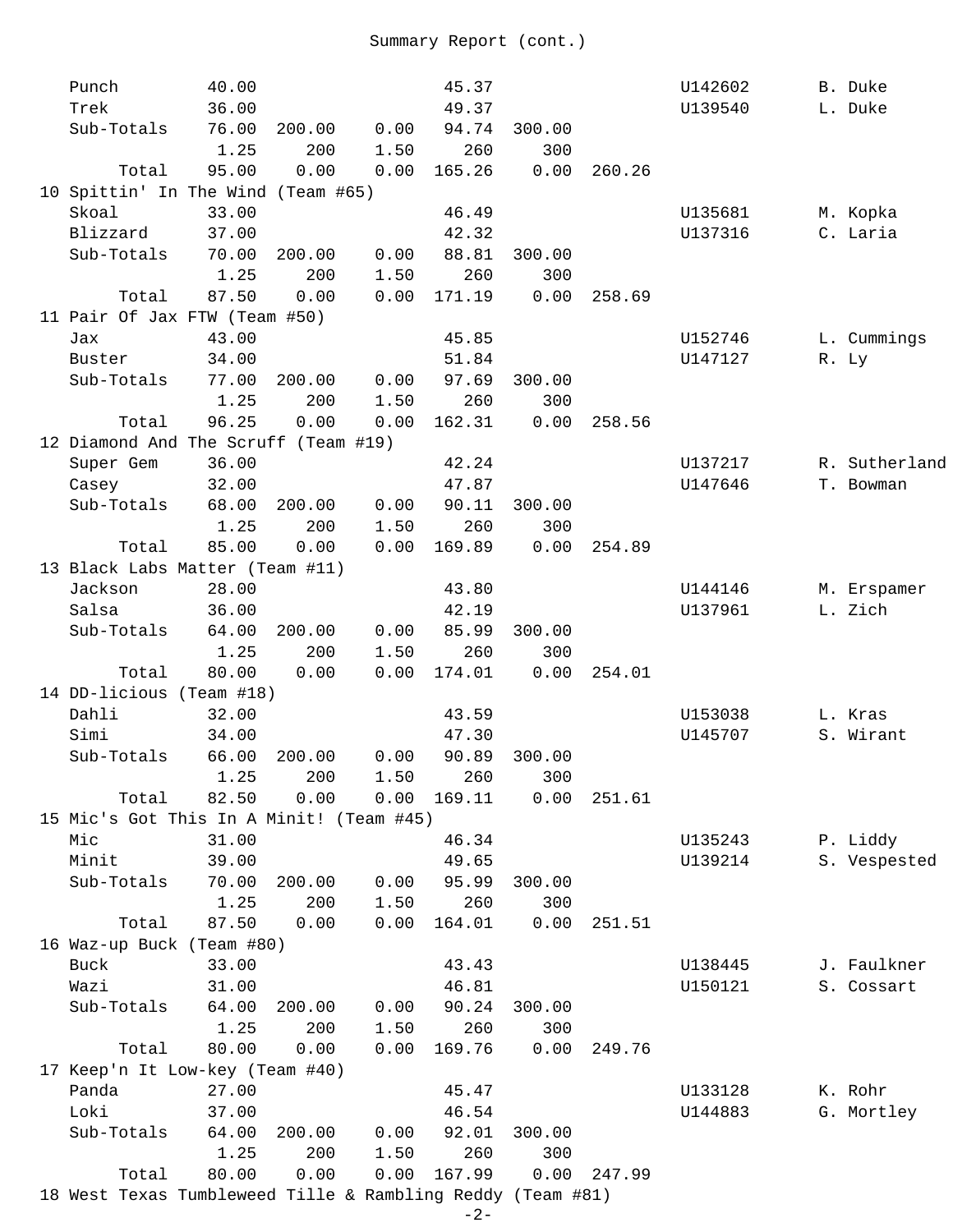| Reddy                            | 36.00 |              |      | 45.30                    |        |        | U147183 | B. Stephens  |
|----------------------------------|-------|--------------|------|--------------------------|--------|--------|---------|--------------|
| Tillie                           | 31.00 |              |      | 50.63                    |        |        | U156043 | V. Cross     |
| Sub-Totals                       | 67.00 | 200.00       | 0.00 | 95.93                    | 300.00 |        |         |              |
|                                  | 1.25  | 200          | 1.50 | 260                      | 300    |        |         |              |
| Total                            | 83.75 | 0.00         | 0.00 | 164.07                   | 0.00   | 247.82 |         |              |
| 19 Black Babes (Team #10)        |       |              |      |                          |        |        |         |              |
| Etta                             | 35.00 |              |      | 51.59                    |        |        | U152457 | J. McDermott |
| Kailani                          | 35.00 |              |      | 48.66                    |        |        | U152834 | M. Harris    |
| Sub-Totals                       | 70.00 | 200.00       | 0.00 | 100.25                   | 300.00 |        |         |              |
|                                  | 1.25  | 200          | 1.50 | 260                      | 300    |        |         |              |
| Total                            | 87.50 | 0.00         | 0.00 | 159.75                   | 0.00   | 247.25 |         |              |
| 20 Border Cardi Party (Team #13) |       |              |      |                          |        |        |         |              |
| Shadow                           | 41.00 |              |      | 46.86                    |        |        | U147795 | R. Petersen  |
| Sirrah                           | 25.00 |              |      | 49.89                    |        |        | U135122 | J. Kurlander |
| Sub-Totals                       | 66.00 | 200.00       | 0.00 | 96.75                    | 300.00 |        |         |              |
|                                  | 1.25  | 200          | 1.50 | 260                      | 300    |        |         |              |
| Total                            | 82.50 | 0.00         | 0.00 | 163.25                   | 0.00   | 245.75 |         |              |
| 21 Penatomic (Team #52)          |       |              |      |                          |        |        |         |              |
| Penny                            | 34.00 |              |      | 42.05                    |        |        | U138849 | M. Kleiman   |
| Atom                             | 23.00 |              |      | 46.02                    |        |        | U138684 | S. Gant      |
| Sub-Totals                       | 57.00 | 200.00       | 0.00 | 88.07                    | 300.00 |        |         |              |
|                                  | 1.25  | 200          | 1.50 | 260                      | 300    |        |         |              |
| Total                            | 71.25 | 0.00         | 0.00 | 171.93                   | 0.00   | 243.18 |         |              |
| 22 Fred & Ginger (Team #33)      |       |              |      |                          |        |        |         |              |
| Clewe                            | 28.00 |              |      | 40.64                    |        |        | U139670 | L. Kras      |
| Sadie                            | 32.00 |              |      | 52.29                    |        |        | U140160 | K. Smith.    |
| Sub-Totals                       | 60.00 | 200.00       | 0.00 | 92.93                    | 300.00 |        |         |              |
|                                  | 1.25  | 200          | 1.50 | 260                      | 300    |        |         |              |
| Total                            | 75.00 | 0.00         | 0.00 | 167.07                   | 0.00   | 242.07 |         |              |
| 23 Stinkin' B (Team #67)         |       |              |      |                          |        |        |         |              |
| Tinker                           | 33.00 |              |      | 44.23                    |        |        | U149808 | J. Bell      |
| Sydney                           | 28.00 |              |      | 50.36                    |        |        | U136733 | G. Mortley   |
| Sub-Totals                       | 61.00 | 200.00       | 0.00 | 94.59                    | 300.00 |        |         |              |
|                                  | 1.25  | 200          | 1.50 | 260                      | 300    |        |         |              |
| Total                            | 76.25 | 0.00         | 0.00 | 165.41                   | 0.00   | 241.66 |         |              |
| 24 Finding Happiness (Team #31)  |       |              |      |                          |        |        |         |              |
| Radar                            | 33.00 |              |      | 60.00                    |        |        | U153274 | S. Scott     |
| Joyful                           | 31.00 |              |      | 38.53                    |        |        | U152028 | A. Lee       |
| Sub-Totals                       | 64.00 | 200.00       | 0.00 | 98.53                    | 300.00 |        |         |              |
|                                  | 1.25  | 200          | 1.50 | 260                      | 300    |        |         |              |
| Total                            | 80.00 | 0.00         | 0.00 | 161.47                   | 0.00   | 241.47 |         |              |
|                                  |       |              |      |                          |        |        |         |              |
|                                  |       |              |      |                          |        |        |         |              |
|                                  |       |              |      |                          |        |        |         |              |
| 25 Lover Boys (Team #43)         |       |              |      |                          |        |        |         |              |
| Brody                            | 40.00 |              |      | 38.86                    |        |        | U512651 | K. Holman    |
| Cameron                          | 19.00 |              |      | 53.92                    |        |        | U148267 | M. Holman    |
| Sub-Totals                       | 59.00 | 200.00       | 0.00 | 92.78                    | 300.00 |        |         |              |
|                                  | 1.25  | 200          | 1.50 | 260                      | 300    |        |         |              |
| Total                            | 73.75 | 0.00         | 0.00 | 167.22                   | 0.00   | 240.97 |         |              |
| 26 Double TRI-ble (Team #24)     |       |              |      |                          |        |        |         |              |
| Fara                             | 33.00 |              |      | 56.98                    |        |        | U138954 | E. Swanson   |
| Aston                            | 31.00 |              |      | 43.05                    |        |        | U138688 | E. Heigel    |
| Sub-Totals                       |       | 64.00 200.00 |      | $0.00$ $100.03$ $300.00$ |        |        |         |              |

-3-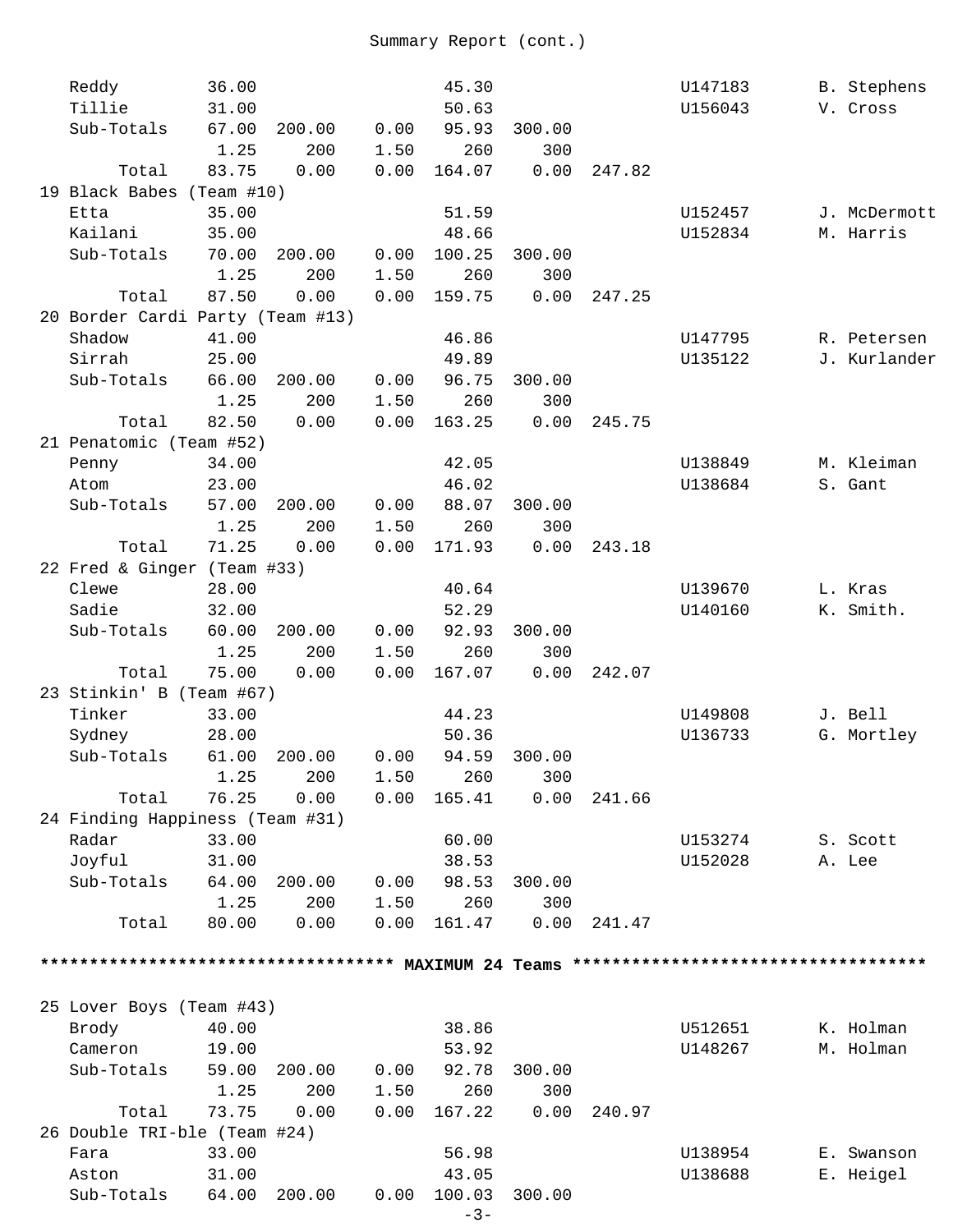|                                          | 1.25  | 200    | 1.50 | 260    | 300    |        |         |                |
|------------------------------------------|-------|--------|------|--------|--------|--------|---------|----------------|
| Total                                    | 80.00 | 0.00   | 0.00 | 159.97 | 0.00   | 239.97 |         |                |
| 27 Team Firewater (Team #71)             |       |        |      |        |        |        |         |                |
| Tillie                                   | 22.00 |        |      | 42.56  |        |        | U809979 | J. Mahaney     |
| Ocean                                    | 37.00 |        |      | 53.10  |        |        | U143369 | C. Larson      |
| Sub-Totals                               | 59.00 | 200.00 | 0.00 | 95.66  | 300.00 |        |         |                |
|                                          | 1.25  | 200    | 1.50 | 260    | 300    |        |         |                |
| Total                                    | 73.75 | 0.00   | 0.00 | 164.34 | 0.00   | 238.09 |         |                |
| 28 Sweet And Sassy Bitches (Team #69)    |       |        |      |        |        |        |         |                |
| Sweets                                   | 32.00 |        |      | 54.64  |        |        | U138685 | S. Gant        |
| Bella                                    | 34.00 |        |      | 53.54  |        |        | U149330 | L. Carnes      |
| Sub-Totals                               | 66.00 | 200.00 | 0.00 | 108.18 | 300.00 |        |         |                |
|                                          | 1.25  | 200    | 1.50 | 260    | 300    |        |         |                |
| Total                                    | 82.50 | 0.00   | 0.00 | 151.82 | 0.00   | 234.32 |         |                |
| 29 Braedan's Getting Razzed! (Team #14)  |       |        |      |        |        |        |         |                |
| Braedan                                  | 34.00 |        |      | 42.35  |        |        | U136623 | D. Spence      |
| Razzi                                    | 20.00 |        |      | 51.99  |        |        | U145098 | C. Anderson    |
| Sub-Totals                               | 54.00 | 200.00 | 0.00 | 94.34  | 300.00 |        |         |                |
|                                          | 1.25  | 200    | 1.50 | 260    | 300    |        |         |                |
| Total                                    | 67.50 | 0.00   | 0.00 | 165.66 | 0.00   | 233.16 |         |                |
| 30 2 Legit 2 Quit (Team #01)             |       |        |      |        |        |        |         |                |
| Andee                                    | 22.00 |        |      | 48.49  |        |        | U138491 | J. Terry       |
| Legitimate                               | 29.00 |        |      | 43.72  |        |        | U140926 | K. Kirkpatrick |
| Sub-Totals                               | 51.00 | 200.00 | 0.00 | 92.21  | 300.00 |        |         |                |
|                                          | 1.25  | 200    | 1.50 | 260    | 300    |        |         |                |
| Total                                    | 63.75 | 0.00   | 0.00 | 167.79 | 0.00   | 231.54 |         |                |
| 31 Old Boys Are The Best Boys (Team #49) |       |        |      |        |        |        |         |                |
| Kobe                                     | 33.00 |        |      | 47.68  |        |        | U144152 | E. McCray      |
| Hype                                     | 26.00 |        |      | 58.59  |        |        | U144438 | A. Blanton     |
| Sub-Totals                               | 59.00 | 200.00 | 0.00 | 106.27 | 300.00 |        |         |                |
|                                          | 1.25  | 200    | 1.50 | 260    | 300    |        |         |                |
| Total                                    | 73.75 | 0.00   | 0.00 | 153.73 | 0.00   | 227.48 |         |                |
| 32 Parking Violation (Team #51)          |       |        |      |        |        |        |         |                |
| Motive 24.00                             |       |        |      | 54.55  |        |        | U155009 | L. Colville    |
| Parker                                   | 34.00 |        |      | 57.49  |        |        | U812675 | L. Erich       |
| Sub-Totals                               | 58.00 | 200.00 | 0.00 | 112.04 | 300.00 |        |         |                |
|                                          | 1.25  | 200    | 1.50 | 260    | 300    |        |         |                |
| Total                                    | 72.50 | 0.00   | 0.00 | 147.96 | 0.00   | 220.46 |         |                |
| 33 Celt's Zesty Moves (Team #17)         |       |        |      |        |        |        |         |                |
| Celt                                     | 34.00 |        |      | 63.89  |        |        | U138380 | E. Wilentz     |
| Zesty                                    | 23.00 |        |      | 49.03  |        |        | U134860 | S. Wirant      |
| Sub-Totals                               | 57.00 | 200.00 | 0.00 | 112.92 | 300.00 |        |         |                |
|                                          | 1.25  | 200    | 1.50 | 260    | 300    |        |         |                |
| Total                                    | 71.25 | 0.00   | 0.00 | 147.08 | 0.00   | 218.33 |         |                |
| 34 Willow Is Flying Sky High (Team #82)  |       |        |      |        |        |        |         |                |
| Willow                                   | 17.00 |        |      | 61.50  |        |        | U512762 | L. Bartol      |
| Skylr                                    | 33.00 |        |      | 53.79  |        |        | U142921 | J. Kovacs      |
| Sub-Totals                               | 50.00 | 200.00 | 0.00 | 115.29 | 300.00 |        |         |                |
|                                          | 1.25  | 200    | 1.50 | 260    | 300    |        |         |                |
| Total                                    | 62.50 | 0.00   | 0.00 | 144.71 | 0.00   | 207.21 |         |                |
| 35 Royal Pains (Team #60)                |       |        |      |        |        |        |         |                |
| Duke                                     | 26.00 |        |      | 76.16  |        |        | U151559 | B. Kimmel      |
| Sizzle                                   | 27.00 |        |      | 45.55  |        |        | U145759 | A. Castro      |
| Sub-Totals                               | 53.00 | 200.00 | 0.00 | 121.71 | 300.00 |        |         |                |
|                                          |       |        |      | $-4-$  |        |        |         |                |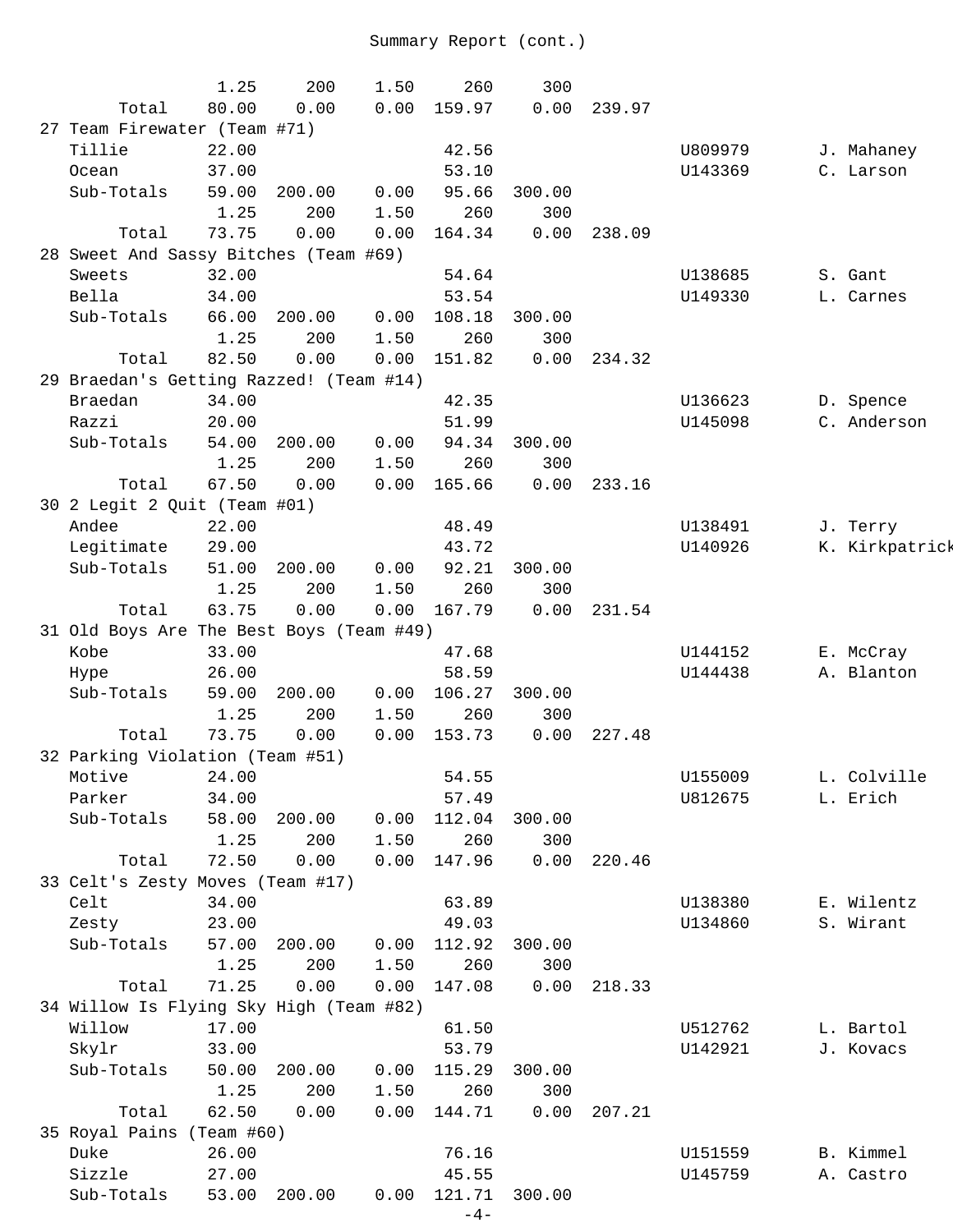|                                       | 1.25   | 200                    | 1.50 | 260         | 300    |        |         |              |
|---------------------------------------|--------|------------------------|------|-------------|--------|--------|---------|--------------|
| Total                                 | 66.25  | 0.00                   | 0.00 | 138.29      | 0.00   | 204.54 |         |              |
| 36 Bringing That "A" Game! (Team #15) |        |                        |      |             |        |        |         |              |
| Graphite                              | 44.00  |                        |      | 34.78       |        |        | U140630 | P. Simpson   |
| Phenomenon                            | 41.00  |                        |      | $\mathbf E$ |        |        | U142999 | M. Speagle   |
| Sub-Totals                            | 85.00  | 200.00                 | 0.00 | 164.78      | 300.00 |        |         |              |
|                                       | 1.25   | 200                    | 1.50 | 260         | 300    |        |         |              |
| Total                                 | 106.25 | 0.00                   | 0.00 | 95.22       | 0.00   | 201.47 |         |              |
| 37 Family Ties (Team #28)             |        |                        |      |             |        |        |         |              |
| Jax                                   | 41.00  |                        |      | 33.69       |        |        | U151919 | M. Fitch     |
| Bing                                  | 41.00  |                        |      | $\mathbf E$ |        |        | U143092 | K. Kosco     |
| Sub-Totals                            | 82.00  | 200.00                 | 0.00 | 163.69      | 300.00 |        |         |              |
|                                       | 1.25   | 200                    | 1.50 | 260         | 300    |        |         |              |
| Total                                 | 102.50 | 0.00                   | 0.00 | 96.31       | 0.00   | 198.81 |         |              |
| 38 Travelin' Pooches (Team #76)       |        |                        |      |             |        |        |         |              |
| Hazel                                 | 23.00  |                        |      | 70.30       |        |        | U137843 | J. Waytashek |
| Ellie                                 | 24.00  |                        |      | 51.55       |        |        | U148091 | A. Wiger     |
| Sub-Totals                            | 47.00  | 200.00                 | 0.00 | 121.85      | 300.00 |        |         |              |
|                                       | 1.25   | 200                    | 1.50 | 260         | 300    |        |         |              |
| Total                                 | 58.75  | 0.00                   | 0.00 | 138.15      | 0.00   | 196.90 |         |              |
| 39 Val And Stat (Team #78)            |        |                        |      |             |        |        |         |              |
| Stat                                  | 41.00  |                        |      | 33.14       |        |        | U140251 | D. Sanders   |
| Val                                   | 35.00  |                        |      | $\mathbf E$ |        |        | U141791 | L. Zich      |
| Sub-Totals                            | 76.00  | 200.00                 | 0.00 | 163.14      | 300.00 |        |         |              |
|                                       | 1.25   | 200                    | 1.50 | 260         | 300    |        |         |              |
| Total                                 | 95.00  | 0.00                   | 0.00 | 96.86       | 0.00   | 191.86 |         |              |
| 40 Toast To The Hot Chics (Team #74)  |        |                        |      |             |        |        |         |              |
| Toast                                 | 39.00  |                        |      | 46.43       |        |        | U131854 | M. Nunnink   |
| Chic                                  | 46.00  |                        |      | Ε           |        |        | U137830 | R. Eggie     |
| Sub-Totals                            | 85.00  | 200.00                 | 0.00 | 176.43      | 300.00 |        |         |              |
|                                       | 1.25   | 200                    | 1.50 | 260         | 300    |        |         |              |
| Total                                 | 106.25 | 0.00                   | 0.00 | 83.57       | 0.00   | 189.82 |         |              |
| 41 Special Sharp Shooters (Team #64)  |        |                        |      |             |        |        |         |              |
| Sabrina 21.00                         |        |                        |      | 63.50       |        |        | U146949 | J. Sabraski  |
| Trigger                               | Е      |                        |      | 41.44       |        |        | U135725 | S. Nichols   |
| Sub-Totals                            | 21.00  | 200.00                 | 0.00 | 104.94      | 300.00 |        |         |              |
|                                       | 1.25   | 200                    | 1.50 | 260         | 300    |        |         |              |
| Total                                 | 26.25  | 0.00                   | 0.00 | 155.06      | 0.00   | 181.31 |         |              |
| 42 Beach Boys (Team #06)              |        |                        |      |             |        |        |         |              |
| Nemo                                  | 30.00  |                        |      | $\mathbf E$ |        |        | U139807 | K. Brown     |
| Hurley                                | 42.00  |                        |      | 39.82       |        |        | U141486 | K. Chase     |
| Sub-Totals                            | 72.00  | 200.00                 | 0.00 | 169.82      | 300.00 |        |         |              |
|                                       | 1.25   | 200                    | 1.50 | 260         | 300    |        |         |              |
| Total                                 | 90.00  | 0.00                   | 0.00 | 90.18       | 0.00   | 180.18 |         |              |
| 43 Neo's Livin'                       |        | On The Edge (Team #48) |      |             |        |        |         |              |
| Edge                                  | 28.00  |                        |      | $\mathbf E$ |        |        | U136261 | P. Fish      |
| Neo                                   | 38.00  |                        |      | 38.92       |        |        | U136263 | S. Rolek     |
| Sub-Totals                            | 66.00  | 200.00                 | 0.00 | 168.92      | 300.00 |        |         |              |
|                                       | 1.25   | 200                    | 1.50 | 260         | 300    |        |         |              |
| Total                                 | 82.50  | 0.00                   | 0.00 | 91.08       | 0.00   | 173.58 |         |              |
| 44 Kip Raya (Team #41)                |        |                        |      |             |        |        |         |              |
| Raya                                  | 40.00  |                        |      | 44.48       |        |        | U133661 | S. Wesley    |
| Kip                                   | 30.00  |                        |      | $\mathbf E$ |        |        | U140726 | S. Jacobs    |
| Sub-Totals                            | 70.00  | 200.00                 | 0.00 | 174.48      | 300.00 |        |         |              |
|                                       |        |                        |      | $-5-$       |        |        |         |              |
|                                       |        |                        |      |             |        |        |         |              |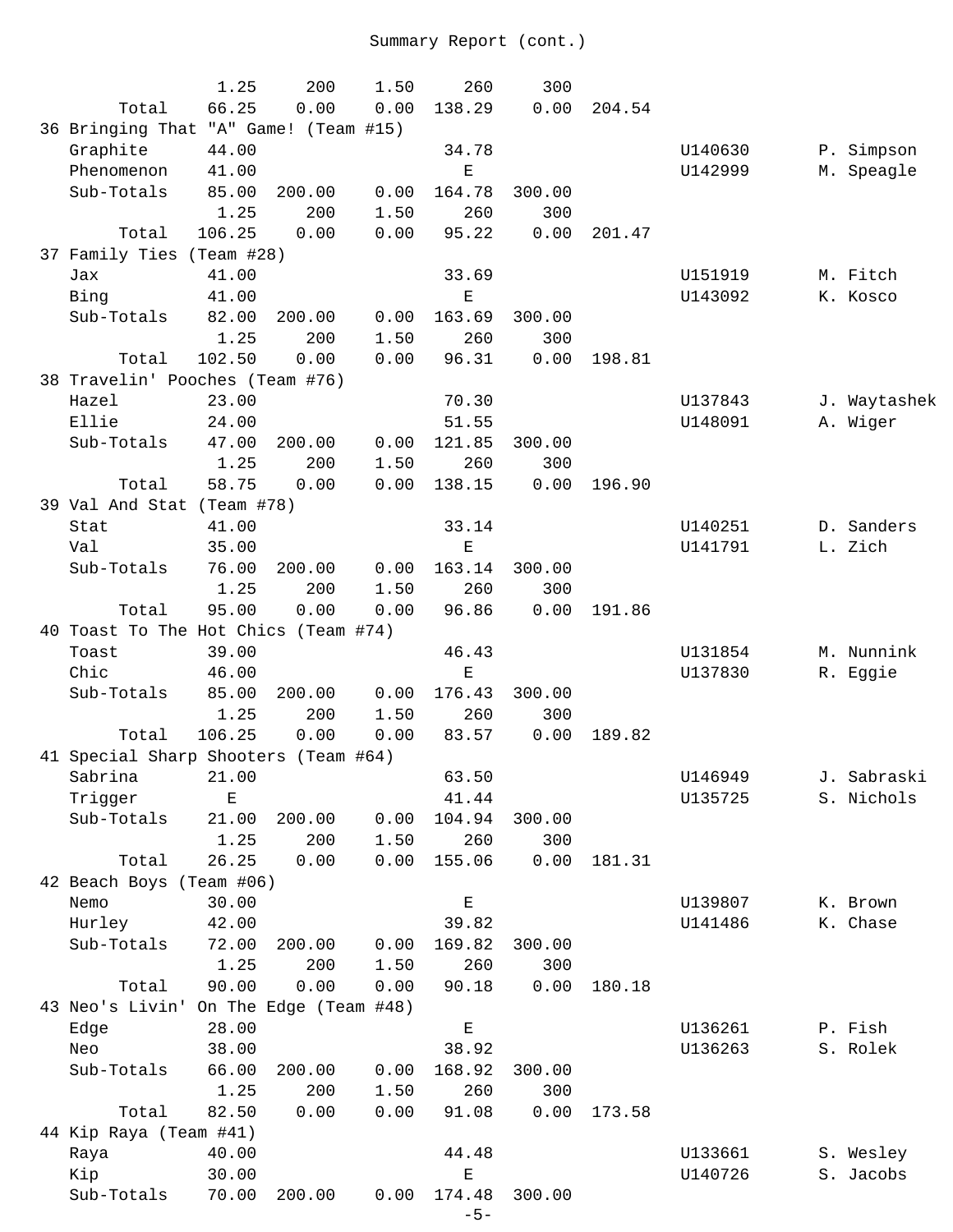|                                            | 1.25          | 200         | 1.50         | 260                                                                                            | 300         |        |         |              |
|--------------------------------------------|---------------|-------------|--------------|------------------------------------------------------------------------------------------------|-------------|--------|---------|--------------|
| Total                                      | 87.50         | 0.00        | 0.00         | 85.52                                                                                          | 0.00        | 173.02 |         |              |
| 45 Blur Of Fur (Team #12)                  |               |             |              |                                                                                                |             |        |         |              |
| Zep                                        | 37.00         |             |              | Е                                                                                              |             |        | U136743 | C. Ratner    |
| Cullen                                     | 40.00         |             |              | 53.85                                                                                          |             |        | U138005 | J. Plamondon |
| Sub-Totals                                 | 77.00         | 200.00      | 0.00         | 183.85                                                                                         | 300.00      |        |         |              |
|                                            | 1.25          | 200         | 1.50         | 260                                                                                            | 300         |        |         |              |
| Total                                      | 96.25         | 0.00        | 0.00         | 76.15                                                                                          | 0.00        | 172.40 |         |              |
| 46 Mostly Harmless (Team #47)              |               |             |              |                                                                                                |             |        |         |              |
| Sequel                                     | 37.00         |             |              | $\mathbf{E}% _{t}\left  \mathbf{1}\right\rangle =\mathbf{1}_{t}\left  \mathbf{1}\right\rangle$ |             |        | U512120 | J. Gauntt    |
| Trillian                                   | 37.00         |             |              | 50.80                                                                                          |             |        | U152238 | K. Parkinson |
| Sub-Totals                                 | 74.00         | 200.00      | 0.00         | 180.80                                                                                         | 300.00      |        |         |              |
|                                            | 1.25          | 200         | 1.50         | 260                                                                                            | 300         |        |         |              |
| Total                                      | 92.50         | 0.00        | 0.00         | 79.20                                                                                          | 0.00        | 171.70 |         |              |
| 47 Diamond Dogs (Team #20)                 |               |             |              |                                                                                                |             |        |         |              |
| Decker                                     | 32.00         |             |              | 47.19                                                                                          |             |        | U142134 | V. Rutledge  |
| Ziggy                                      | 39.00         |             |              | Ε                                                                                              |             |        | U143216 | T. Krol      |
| Sub-Totals                                 | 71.00         | 200.00      | 0.00         | 177.19                                                                                         | 300.00      |        |         |              |
|                                            | 1.25          | 200         | 1.50         | 260                                                                                            | 300         |        |         |              |
| Total                                      | 88.75         | 0.00        | 0.00         | 82.81                                                                                          | 0.00        | 171.56 |         |              |
| 48 Giddy Up D'Kin! (Team #34)              |               |             |              |                                                                                                |             |        |         |              |
| Giddy Marie                                | 36.00         |             |              | 48.18                                                                                          |             |        | U146000 | E. Evans     |
| D'Kin                                      | 34.00         |             |              | $\mathbf E$                                                                                    |             |        | U154516 | E. Smith     |
| Sub-Totals                                 | 70.00         | 200.00      | 0.00         | 178.18                                                                                         | 300.00      |        |         |              |
| Total                                      | 1.25<br>87.50 | 200<br>0.00 | 1.50<br>0.00 | 260<br>81.82                                                                                   | 300<br>0.00 | 169.32 |         |              |
| 49 Best Buds (Team #08)                    |               |             |              |                                                                                                |             |        |         |              |
| Ruthie                                     | 25.00         |             |              | Е                                                                                              |             |        | U139004 | R. Greene    |
| Nimbus                                     | 40.00         |             |              | 43.11                                                                                          |             |        | U134838 | L. Greene    |
| Sub-Totals                                 | 65.00         | 200.00      | 0.00         | 173.11                                                                                         | 300.00      |        |         |              |
|                                            | 1.25          | 200         | 1.50         | 260                                                                                            | 300         |        |         |              |
| Total                                      | 81.25         | 0.00        | 0.00         | 86.89                                                                                          | 0.00        | 168.14 |         |              |
| 50 SHINE Like A ROCKSTAR!!! (Team #62)     |               |             |              |                                                                                                |             |        |         |              |
| Shiny                                      | 30.00         |             |              | Е                                                                                              |             |        | U149254 | S. Gutierrez |
| Jovi                                       | 34.00         |             |              | 42.17                                                                                          |             |        | U140720 | S. Gutierrez |
| Sub-Totals                                 | 64.00         | 200.00      | 0.00         | 172.17                                                                                         | 300.00      |        |         |              |
|                                            | 1.25          | 200         | 1.50         | 260                                                                                            | 300         |        |         |              |
| Total                                      | 80.00         | 0.00        | 0.00         | 87.83                                                                                          | 0.00        | 167.83 |         |              |
| 51 A to Z (Team #02)                       |               |             |              |                                                                                                |             |        |         |              |
| Alfie                                      | 30.00         |             |              | $\mathbf E$                                                                                    |             |        | U143131 | J. Moll      |
| Zoe                                        | 39.00         |             |              | 50.77                                                                                          |             |        | U142304 | D. Deal      |
| Sub-Totals                                 | 69.00         | 200.00      | 0.00         | 180.77                                                                                         | 300.00      |        |         |              |
|                                            | 1.25          | 200         | 1.50         | 260                                                                                            | 300         |        |         |              |
| Total                                      | 86.25         | 0.00        | 0.00         | 79.23                                                                                          | 0.00        | 165.48 |         |              |
| 52 Caution! Chemical Combustion (Team #16) |               |             |              |                                                                                                |             |        |         |              |
| Zyme                                       | 23.00         |             |              | $\mathbf E$                                                                                    |             |        | U131922 | C. Voelker   |
| Torch                                      | 41.00         |             |              | 48.07                                                                                          |             |        | U140173 | J. Hoye      |
| Sub-Totals                                 | 64.00         | 200.00      | 0.00         | 178.07                                                                                         | 300.00      |        |         |              |
|                                            | 1.25          | 200         | 1.50         | 260                                                                                            | 300         |        |         |              |
| Total                                      | 80.00         | 0.00        | 0.00         | 81.93                                                                                          | 0.00        | 161.93 |         |              |
| 53 Versa's Hustle & Muscle (Team #79)      |               |             |              |                                                                                                |             |        |         |              |
| Bravo                                      | 22.00         |             |              | $\mathbf E$                                                                                    |             |        | U155387 | M. Fritz     |
| Bolt                                       | 44.00         |             |              | 51.15                                                                                          |             |        | U145958 | S. Milner    |
| Sub-Totals                                 | 66.00         | 200.00      | 0.00         | 181.15                                                                                         | 300.00      |        |         |              |
|                                            |               |             |              | $-6-$                                                                                          |             |        |         |              |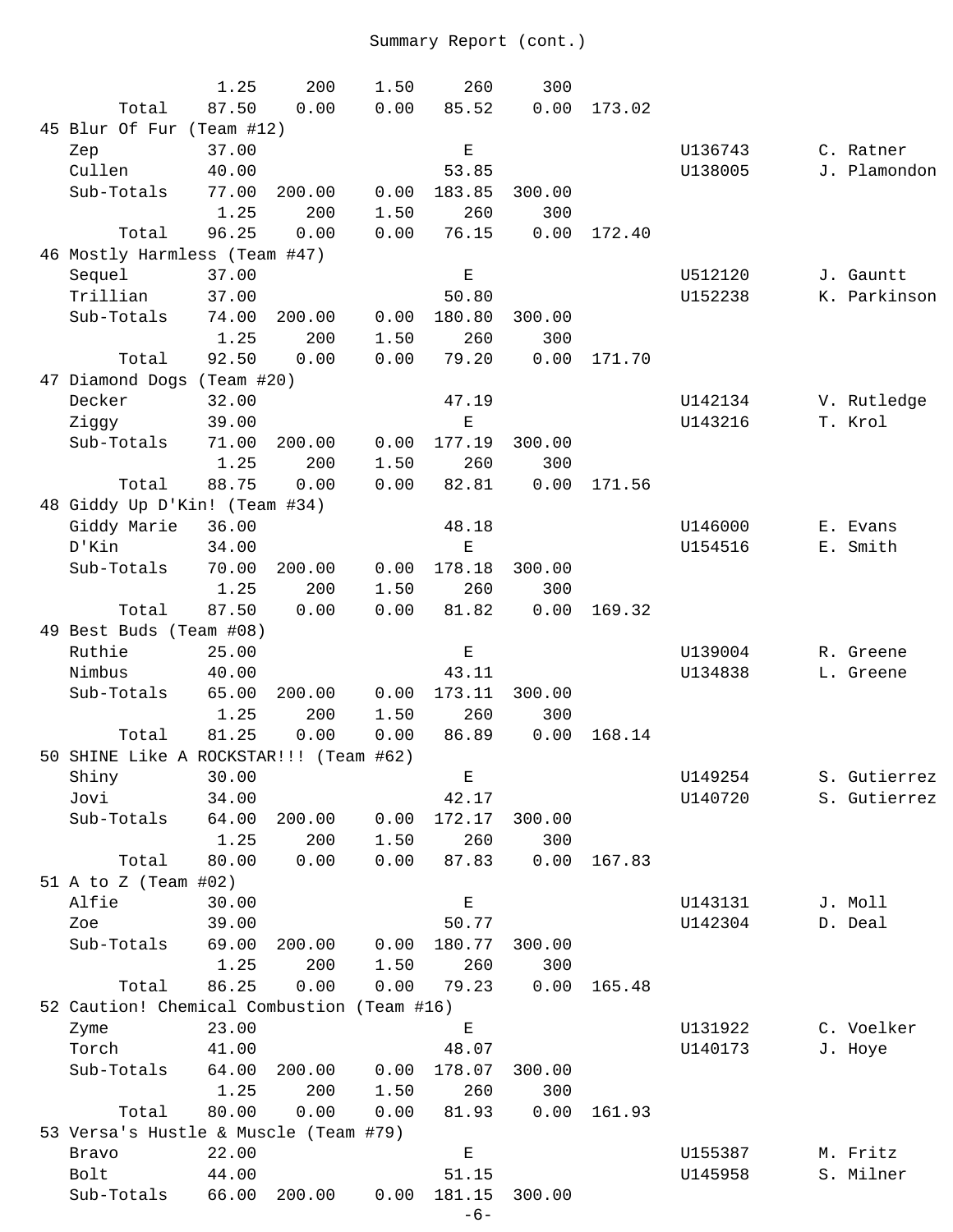|                                         | 1.25  | 200    | 1.50 | 260                                                                                            | 300    |        |         |                |
|-----------------------------------------|-------|--------|------|------------------------------------------------------------------------------------------------|--------|--------|---------|----------------|
| Total                                   | 82.50 | 0.00   | 0.00 | 78.85                                                                                          | 0.00   | 161.35 |         |                |
| 54 Atomic Cash (Team #05)               |       |        |      |                                                                                                |        |        |         |                |
| Cash                                    | 31.00 |        |      | $\mathbf E$                                                                                    |        |        | U135157 | K. Stinnett    |
| Atomic                                  | 33.00 |        |      | 48.69                                                                                          |        |        | U150414 | M. Speagle     |
| Sub-Totals                              | 64.00 | 200.00 | 0.00 | 178.69                                                                                         | 300.00 |        |         |                |
|                                         | 1.25  | 200    | 1.50 | 260                                                                                            | 300    |        |         |                |
| Total                                   | 80.00 | 0.00   | 0.00 | 81.31                                                                                          | 0.00   | 161.31 |         |                |
| 55 Got To Have Faith (Team #36)         |       |        |      |                                                                                                |        |        |         |                |
| Singe                                   | 29.00 |        |      | 46.38                                                                                          |        |        | U512482 | W. Williams-We |
| Lilah                                   | 32.00 |        |      | $\mathbf E$                                                                                    |        |        | U149378 | R. Drill       |
| Sub-Totals                              | 61.00 | 200.00 | 0.00 | 176.38                                                                                         | 300.00 |        |         |                |
|                                         | 1.25  | 200    | 1.50 | 260                                                                                            | 300    |        |         |                |
| Total                                   | 76.25 | 0.00   | 0.00 | 83.62                                                                                          | 0.00   | 159.87 |         |                |
| 56 Inked With Love (Team #38)           |       |        |      |                                                                                                |        |        |         |                |
| Ink                                     | 27.00 |        |      | 44.74                                                                                          |        |        | U134861 | L. Harper      |
| Agape                                   | 32.00 |        |      | $\mathbf E$                                                                                    |        |        | U132552 | K. Kent        |
| Sub-Totals                              | 59.00 | 200.00 | 0.00 | 174.74                                                                                         | 300.00 |        |         |                |
|                                         | 1.25  | 200    | 1.50 | 260                                                                                            | 300    |        |         |                |
| Total                                   | 73.75 | 0.00   | 0.00 | 85.26                                                                                          | 0.00   | 159.01 |         |                |
| 57 Scotch on the Rocks (Team #61)       |       |        |      |                                                                                                |        |        |         |                |
| Ember                                   | 34.00 |        |      | 55.05                                                                                          |        |        | U145887 | T. Verrelli    |
| Lt                                      | 32.00 |        |      | Е                                                                                              |        |        | U155790 | K. Verrelli    |
| Sub-Totals                              | 66.00 | 200.00 | 0.00 | 185.05                                                                                         | 300.00 |        |         |                |
|                                         | 1.25  | 200    | 1.50 | 260                                                                                            | 300    |        |         |                |
| Total                                   | 82.50 | 0.00   | 0.00 | 74.95                                                                                          | 0.00   | 157.45 |         |                |
| 58 Jump, Jump  SQUIRREL! (Team #39)     |       |        |      |                                                                                                |        |        |         |                |
| Brink                                   | 33.00 |        |      | 55.78                                                                                          |        |        | U145310 | B. Martin      |
| Finnegan                                | 31.00 |        |      | Е                                                                                              |        |        | U153808 | J. Goldberg    |
| Sub-Totals                              | 64.00 | 200.00 | 0.00 | 185.78                                                                                         | 300.00 |        |         |                |
|                                         | 1.25  | 200    | 1.50 | 260                                                                                            |        |        |         |                |
|                                         | 80.00 |        |      |                                                                                                | 300    |        |         |                |
| Total                                   |       | 0.00   | 0.00 | 74.22                                                                                          | 0.00   | 154.22 |         |                |
| 59 Rott 'n' Retriever (Team #58)        |       |        |      |                                                                                                |        |        |         |                |
| Pit                                     | 33.00 |        |      | 51.99                                                                                          |        |        | U149335 | A. Lamphere    |
| Garnet                                  | 27.00 |        |      | Е                                                                                              |        |        | R811209 | P. Miloglav-Re |
| Sub-Totals                              | 60.00 | 200.00 | 0.00 | 181.99                                                                                         | 300.00 |        |         |                |
|                                         | 1.25  | 200    | 1.50 | 260                                                                                            | 300    |        |         |                |
| Total                                   | 75.00 | 0.00   | 0.00 | 78.01                                                                                          | 0.00   | 153.01 |         |                |
| 60 Pippin Hawk (Team #53)               |       |        |      |                                                                                                |        |        |         |                |
| Hawk                                    | 23.00 |        |      | 50.13                                                                                          |        |        | U136676 | L. Bartol      |
| Pippin                                  | 34.00 |        |      | $\mathbf E$                                                                                    |        |        | U134721 | L. Polazzi     |
| Sub-Totals                              | 57.00 | 200.00 | 0.00 | 180.13                                                                                         | 300.00 |        |         |                |
|                                         | 1.25  | 200    | 1.50 | 260                                                                                            | 300    |        |         |                |
| Total                                   | 71.25 | 0.00   | 0.00 | 79.87                                                                                          | 0.00   | 151.12 |         |                |
| 61 Ridley Slips The Tach-le (Team #57)  |       |        |      |                                                                                                |        |        |         |                |
| Tach                                    | 33.00 |        |      | $\mathbf{E}% _{t}\left  \mathbf{1}\right\rangle =\mathbf{1}_{t}\left  \mathbf{1}\right\rangle$ |        |        | U146261 | K. Clement     |
| Ridley                                  | 23.00 |        |      | 49.05                                                                                          |        |        | U148211 | S. Aubois      |
| Sub-Totals                              | 56.00 | 200.00 | 0.00 | 179.05                                                                                         | 300.00 |        |         |                |
|                                         | 1.25  | 200    | 1.50 | 260                                                                                            | 300    |        |         |                |
| Total                                   | 70.00 | 0.00   | 0.00 | 80.95                                                                                          | 0.00   | 150.95 |         |                |
| 62 Girls Just Wanna Have Fun (Team #35) |       |        |      |                                                                                                |        |        |         |                |
| Maewyn                                  | 29.00 |        |      | 44.07                                                                                          |        |        | U144983 | L. Rose        |
| Lyric                                   | 23.00 |        |      | Ε                                                                                              |        |        | U144551 | D. Lazaro      |
| Sub-Totals                              | 52.00 | 200.00 | 0.00 | 174.07                                                                                         | 300.00 |        |         |                |
|                                         |       |        |      | $-7-$                                                                                          |        |        |         |                |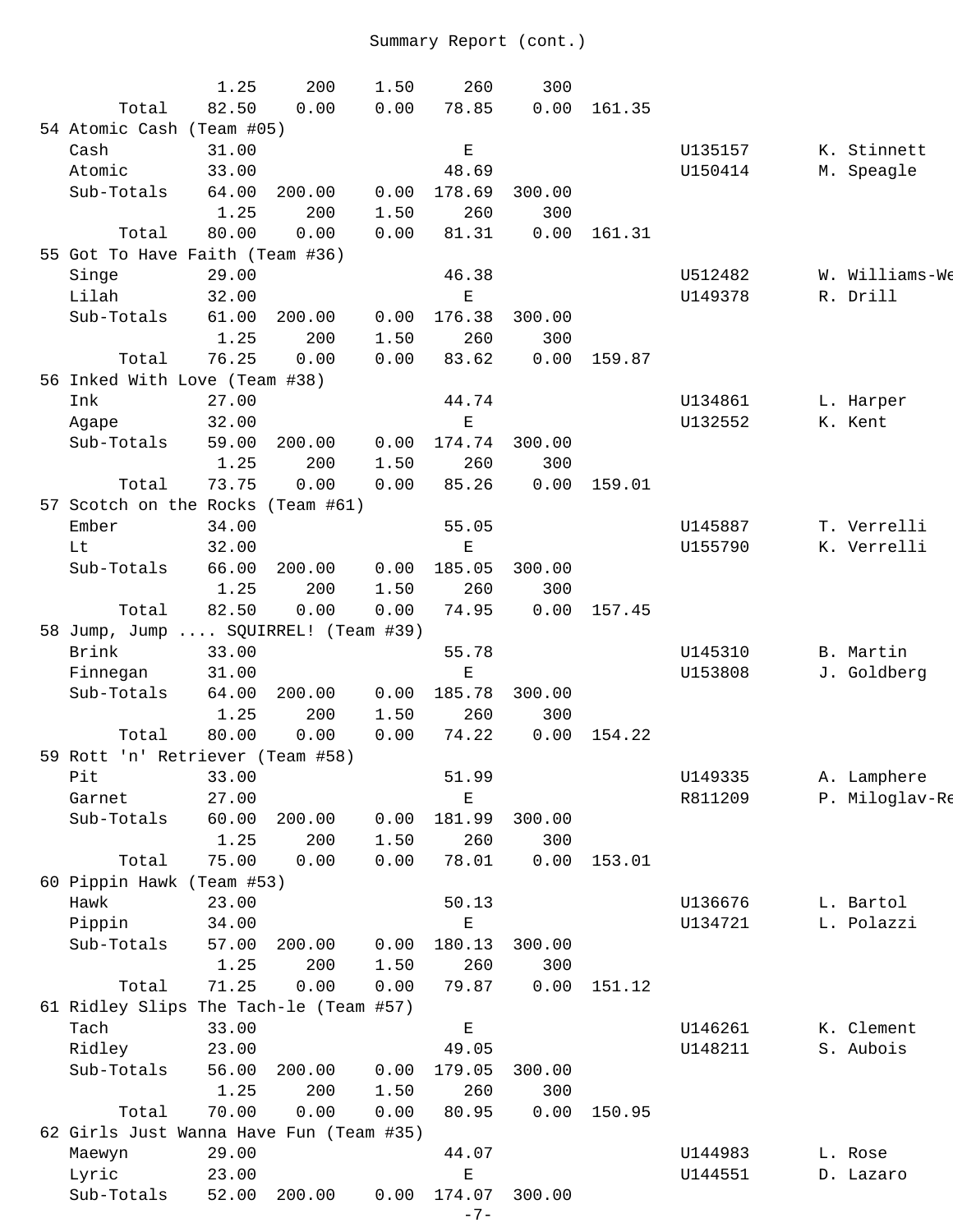|                                         | 1.25  | 200    | 1.50 | 260         | 300    |        |         |                |
|-----------------------------------------|-------|--------|------|-------------|--------|--------|---------|----------------|
| Total                                   | 65.00 | 0.00   | 0.00 | 85.93       | 0.00   | 150.93 |         |                |
| 63 Doogie Is On A Binge (Team #21)      |       |        |      |             |        |        |         |                |
| Doogie                                  | 24.00 |        |      | $\mathbf E$ |        |        | U142349 | B. Gokbudak    |
| Binge                                   | 31.00 |        |      | 49.13       |        |        | U142348 | T. Golden      |
| Sub-Totals                              | 55.00 | 200.00 | 0.00 | 179.13      | 300.00 |        |         |                |
|                                         | 1.25  | 200    | 1.50 | 260         | 300    |        |         |                |
| Total                                   | 68.75 | 0.00   | 0.00 | 80.87       | 0.00   | 149.62 |         |                |
| 64 Swinging With Jed (Team #70)         |       |        |      |             |        |        |         |                |
| Swinger                                 | 39.00 |        |      | Е           |        |        | U140009 | A. Davisson    |
| Jed                                     | 20.00 |        |      | 54.76       |        |        | U138857 | S. Cody        |
| Sub-Totals                              | 59.00 | 200.00 | 0.00 | 184.76      | 300.00 |        |         |                |
|                                         | 1.25  | 200    | 1.50 | 260         | 300    |        |         |                |
| Total                                   | 73.75 | 0.00   | 0.00 | 75.24       | 0.00   | 148.99 |         |                |
| 65 Q.E.D. (Team #55)                    |       |        |      |             |        |        |         |                |
| Quid                                    | 27.00 |        |      | Е           |        |        | U136674 | B. Miller      |
| Ellie                                   | 29.00 |        |      | 51.54       |        |        | U134067 | K. Barnhart    |
| Sub-Totals                              | 56.00 | 200.00 | 0.00 | 181.54      | 300.00 |        |         |                |
|                                         | 1.25  | 200    | 1.50 | 260         | 300    |        |         |                |
| Total                                   | 70.00 | 0.00   | 0.00 | 78.46       | 0.00   | 148.46 |         |                |
| 66 The Flying Scotsmen (Team #73)       |       |        |      |             |        |        |         |                |
| Ruckus                                  | 21.00 |        |      | 57.22       |        |        | U149030 | L. Dempsey     |
| Valid                                   | 34.00 |        |      | Е           |        |        | U154804 | M. Erspamer    |
| Sub-Totals                              | 55.00 | 200.00 | 0.00 | 187.22      | 300.00 |        |         |                |
|                                         | 1.25  | 200    | 1.50 | 260         | 300    |        |         |                |
| Total                                   | 68.75 | 0.00   | 0.00 | 72.78       | 0.00   | 141.53 |         |                |
| 67 Double D's Cleaning House (Team #22) |       |        |      |             |        |        |         |                |
| Dusty                                   | 33.00 |        |      | 57.62       |        |        | U143200 | H. Smith       |
| Dyson                                   | 20.00 |        |      | Е           |        |        | U139603 | M. Haviland    |
| Sub-Totals                              | 53.00 | 200.00 | 0.00 | 187.62      | 300.00 |        |         |                |
|                                         | 1.25  | 200    | 1.50 | 260         | 300    |        |         |                |
| Total                                   | 66.25 | 0.00   | 0.00 | 72.38       | 0.00   | 138.63 |         |                |
| 68 Mini Border Crossing (Team #46)      |       |        |      |             |        |        |         |                |
| Mochi                                   | 23.00 |        |      | 60.78       |        |        | U141635 | L. Matsubayash |
| Zydeco                                  | 30.00 |        |      | $\mathbf E$ |        |        | U133110 | S. Orr         |
| Sub-Totals                              | 53.00 | 200.00 | 0.00 | 190.78      | 300.00 |        |         |                |
|                                         | 1.25  | 200    | 1.50 | 260         | 300    |        |         |                |
| Total                                   | 66.25 | 0.00   | 0.00 | 69.22       | 0.00   | 135.47 |         |                |
| 69 Beauty & The Beast (Team #07)        |       |        |      |             |        |        |         |                |
| Bode                                    | 20.00 |        |      | 45.50       |        |        | U148865 | S. Sprouls     |
| Bling Bling                             | 20.00 |        |      | Е           |        |        | U150966 | K. Schierbaum  |
| Sub-Totals                              | 40.00 | 200.00 | 0.00 | 175.50      | 300.00 |        |         |                |
|                                         | 1.25  | 200    | 1.50 | 260         | 300    |        |         |                |
| Total                                   | 50.00 | 0.00   | 0.00 | 84.50       | 0.00   | 134.50 |         |                |
| 70 Anything Can Happen (Team #04)       |       |        |      |             |        |        |         |                |
| Kash                                    | 18.00 |        |      | 56.60       |        |        | U141070 | T. Elison      |
| Corey                                   | 29.00 |        |      | $\mathbf E$ |        |        | U132192 | M. Howard      |
| Sub-Totals                              | 47.00 | 200.00 | 0.00 | 186.60      | 300.00 |        |         |                |
|                                         | 1.25  | 200    | 1.50 | 260         | 300    |        |         |                |
| Total                                   | 58.75 | 0.00   | 0.00 | 73.40       | 0.00   | 132.15 |         |                |
| 71 Ragin' Cin (Team #56)                |       |        |      |             |        |        |         |                |
| Cinder                                  | 18.00 |        |      | $\mathbf E$ |        |        | U150788 | T. Elison      |
| Courageous                              | 24.00 |        |      | 51.25       |        |        | U149292 | C. Ciardelli   |
| Sub-Totals                              | 42.00 | 200.00 | 0.00 | 181.25      | 300.00 |        |         |                |
|                                         |       |        |      | $-8-$       |        |        |         |                |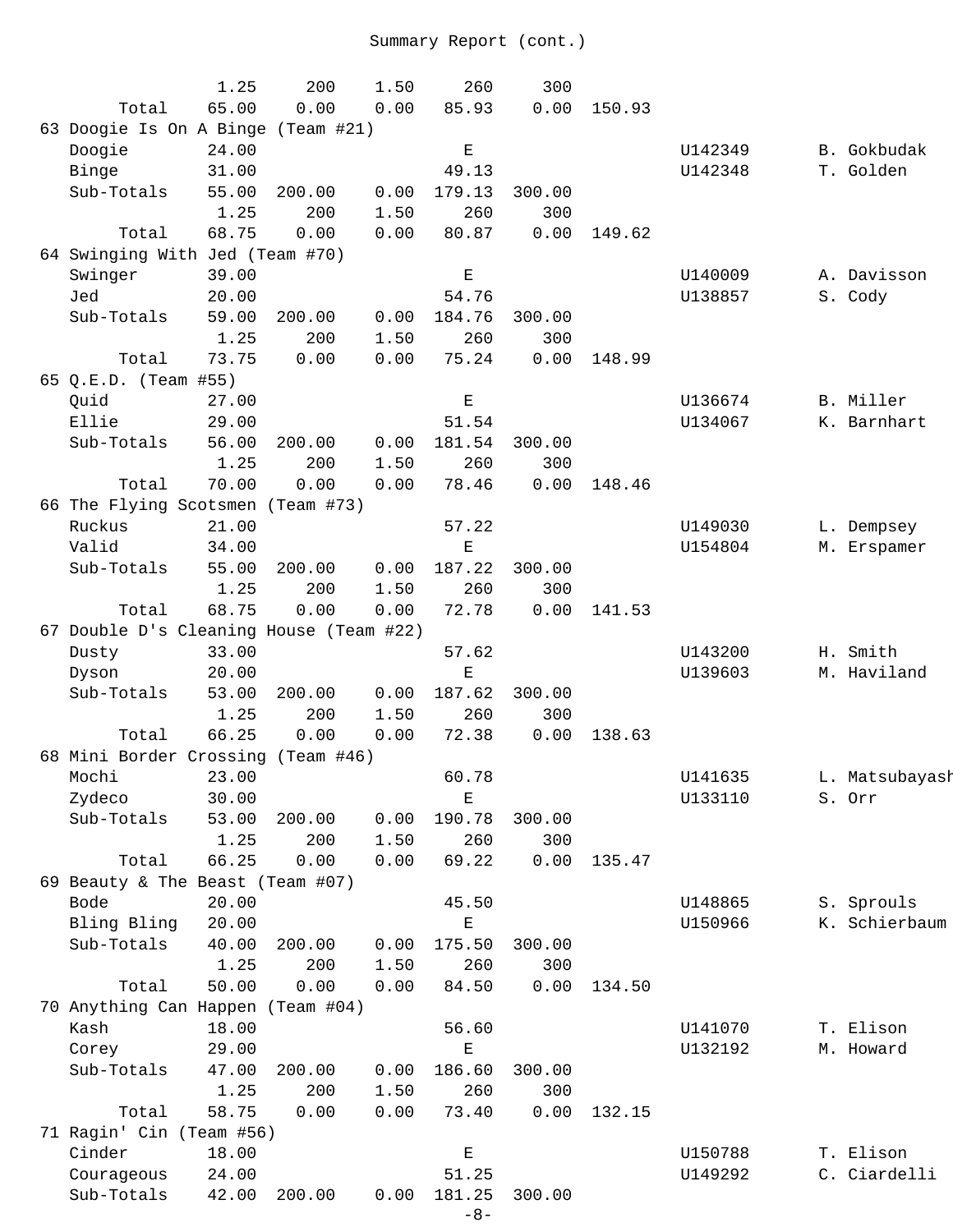|                                                         | 1.25  | 200    | 1.50 | 260                                                                                            | 300    |        |         |         |               |
|---------------------------------------------------------|-------|--------|------|------------------------------------------------------------------------------------------------|--------|--------|---------|---------|---------------|
| Total                                                   | 52.50 | 0.00   | 0.00 | 78.75                                                                                          | 0.00   | 131.25 |         |         |               |
| 72 Double Siber Derps (Team #23)                        |       |        |      |                                                                                                |        |        |         |         |               |
| Spencer Davis                                           |       | 18.00  |      |                                                                                                | 53.83  |        |         | U145351 | A. DeC        |
| Kayak                                                   | 16.00 |        |      | Ε                                                                                              |        |        | U142028 |         | T. Roth       |
| Sub-Totals                                              | 34.00 | 200.00 | 0.00 | 183.83                                                                                         | 300.00 |        |         |         |               |
|                                                         | 1.25  | 200    | 1.50 | 260                                                                                            | 300    |        |         |         |               |
| Total                                                   | 42.50 | 0.00   | 0.00 | 76.17                                                                                          | 0.00   | 118.67 |         |         |               |
| 73 Ali's Riding The High Tide! (Team #03)               |       |        |      |                                                                                                |        |        |         |         |               |
| Ali                                                     | 38.00 |        |      | Е                                                                                              |        |        | U147291 |         |               |
| Tide                                                    |       |        |      |                                                                                                |        |        | U135487 |         | A. Bower      |
|                                                         | 38.00 |        |      | Ε                                                                                              |        |        |         |         | V. Rutledge   |
| Sub-Totals                                              | 76.00 | 200.00 | 0.00 | 260.00                                                                                         | 300.00 |        |         |         |               |
|                                                         | 1.25  | 200    | 1.50 | 260                                                                                            | 300    |        |         |         |               |
| Total                                                   | 95.00 | 0.00   | 0.00 | 0.00                                                                                           | 0.00   | 95.00  |         |         |               |
| 74 Flashing Wats Of Lightning (Team #32)                |       |        |      |                                                                                                |        |        |         |         |               |
| Flash                                                   | 24.00 |        |      | Е                                                                                              |        |        | U138948 |         | K. Adams      |
| Watson                                                  | 38.00 |        |      | $\mathbf E$                                                                                    |        |        | U151260 |         | J. Neer       |
| Sub-Totals                                              | 62.00 | 200.00 | 0.00 | 260.00                                                                                         | 300.00 |        |         |         |               |
|                                                         | 1.25  | 200    | 1.50 | 260                                                                                            | 300    |        |         |         |               |
| Total                                                   | 77.50 | 0.00   | 0.00 | 0.00                                                                                           | 0.00   | 77.50  |         |         |               |
| 75 Loud and Proud (Team #42)                            |       |        |      |                                                                                                |        |        |         |         |               |
| Cosmic                                                  | 33.00 |        |      | Е                                                                                              |        |        | U150137 |         | K. Sheerer    |
| Static                                                  | 26.00 |        |      | $\mathbf E$                                                                                    |        |        | U140347 |         | C. Hiles      |
| Sub-Totals                                              | 59.00 | 200.00 | 0.00 | 260.00                                                                                         | 300.00 |        |         |         |               |
|                                                         | 1.25  | 200    | 1.50 | 260                                                                                            | 300    |        |         |         |               |
| Total                                                   | 73.75 | 0.00   | 0.00 | 0.00                                                                                           | 0.00   | 73.75  |         |         |               |
| 76 Magnificent Reds (Team #44)                          |       |        |      |                                                                                                |        |        |         |         |               |
| Rumba                                                   | 28.00 |        |      | Е                                                                                              |        |        | U512208 |         | J. Ramirez    |
| Huckleberry                                             | 28.00 |        |      | $\mathbf E$                                                                                    |        |        | U145581 |         | J. Goldberg   |
| Sub-Totals                                              | 56.00 | 200.00 | 0.00 | 260.00                                                                                         | 300.00 |        |         |         |               |
|                                                         | 1.25  | 200    | 1.50 | 260                                                                                            | 300    |        |         |         |               |
| Total                                                   | 70.00 | 0.00   | 0.00 | 0.00                                                                                           | 0.00   | 70.00  |         |         |               |
| 77 Tried And True (Team #77)                            |       |        |      |                                                                                                |        |        |         |         |               |
| Hana tana                                               | 35.00 |        |      | E.                                                                                             |        |        | U137566 |         | D. McCormick  |
| Gino                                                    | 21.00 |        |      | Ε                                                                                              |        |        | U141513 |         | M. Francis    |
| Sub-Totals                                              | 56.00 | 200.00 | 0.00 | 260.00                                                                                         | 300.00 |        |         |         |               |
|                                                         | 1.25  | 200    | 1.50 | 260                                                                                            | 300    |        |         |         |               |
|                                                         |       |        |      |                                                                                                |        |        |         |         |               |
| Total                                                   | 70.00 | 0.00   | 0.00 | 0.00                                                                                           | 0.00   | 70.00  |         |         |               |
| 78 Roxie & Spice Go The Distance With Moxie! (Team #59) |       |        |      |                                                                                                |        |        |         |         |               |
| Roxie                                                   | 20.00 |        |      | Е                                                                                              |        |        | U154904 |         | B. Robey      |
| Spice C                                                 | 34.00 |        |      | $\mathbf E$                                                                                    |        |        | U144047 |         | M. Check      |
| Sub-Totals                                              | 54.00 | 200.00 | 0.00 | 260.00                                                                                         | 300.00 |        |         |         |               |
|                                                         | 1.25  | 200    | 1.50 | 260                                                                                            | 300    |        |         |         |               |
| Total                                                   | 67.50 | 0.00   | 0.00 | 0.00                                                                                           | 0.00   | 67.50  |         |         |               |
| 79 Elise plays with Phire (Team #27)                    |       |        |      |                                                                                                |        |        |         |         |               |
| Elise                                                   | 22.00 |        |      | $\mathbf{E}% _{0}$                                                                             |        |        | U133559 |         | T. Desrosiers |
| Phire                                                   | 31.00 |        |      | $\mathbf{E}% _{t}\left  \mathbf{1}\right\rangle =\mathbf{1}_{t}\left  \mathbf{1}\right\rangle$ |        |        | U510054 |         | B. Atkinson   |
| Sub-Totals                                              | 53.00 | 200.00 | 0.00 | 260.00                                                                                         | 300.00 |        |         |         |               |
|                                                         | 1.25  | 200    | 1.50 | 260                                                                                            | 300    |        |         |         |               |
| Total                                                   | 66.25 | 0.00   | 0.00 | 0.00                                                                                           | 0.00   | 66.25  |         |         |               |
| 80 Sisters From Another Mister (Team #63)               |       |        |      |                                                                                                |        |        |         |         |               |
| River                                                   | 20.00 |        |      | Е                                                                                              |        |        | U152863 |         | K. Routh      |
| Envy                                                    | 26.00 |        |      | Ε                                                                                              |        |        | U146466 |         | A. Laslie     |
| Sub-Totals                                              | 46.00 | 200.00 | 0.00 | 260.00                                                                                         | 300.00 |        |         |         |               |
|                                                         |       |        |      | $-9-$                                                                                          |        |        |         |         |               |